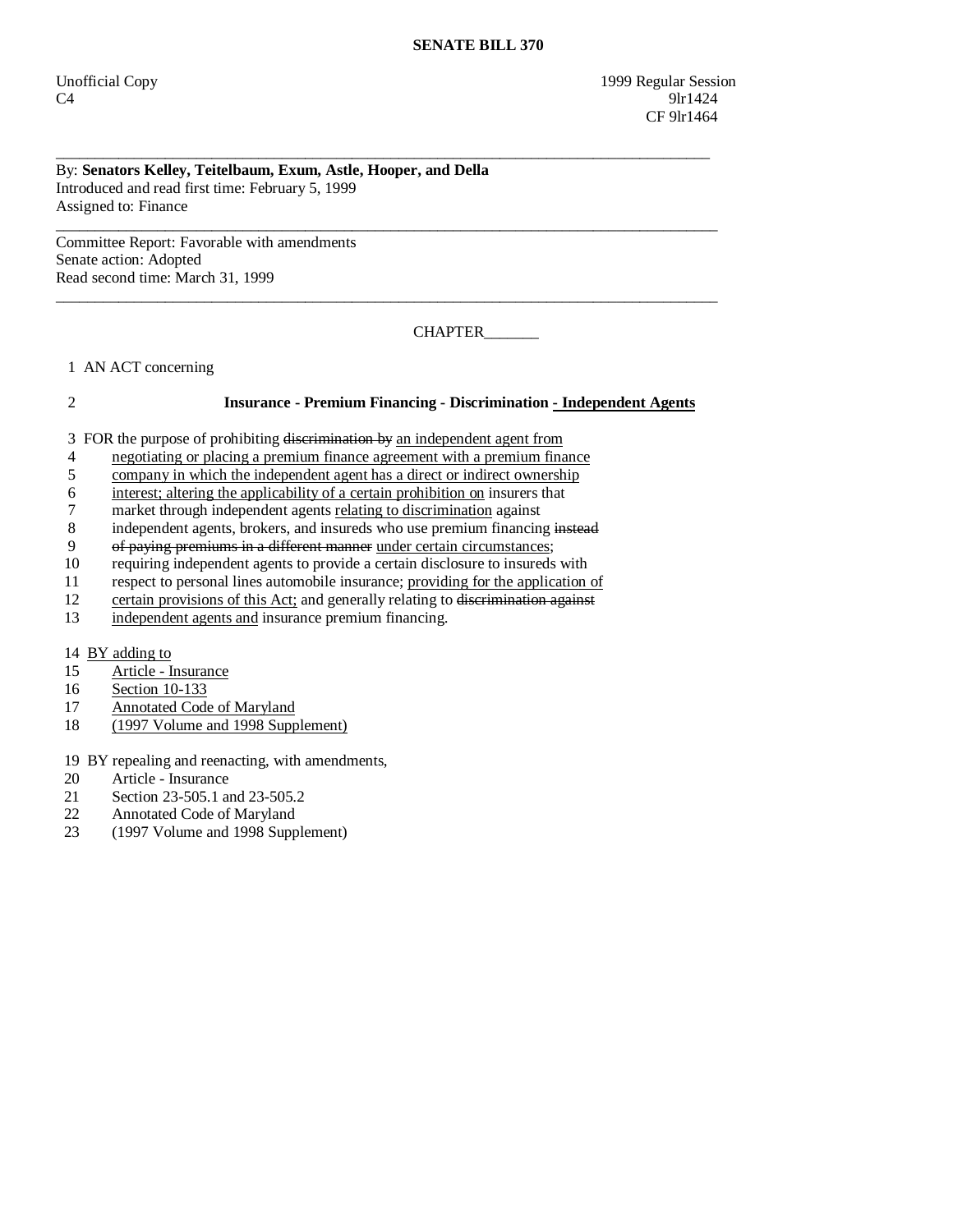### **2 SENATE BILL 370**

1 SECTION 1. BE IT ENACTED BY THE GENERAL ASSEMBLY OF

2 MARYLAND, That the Laws of Maryland read as follows:

### 3 **Article - Insurance**

4 10-133.

# 5 AN INDEPENDENT AGENT MAY NOT NEGOTIATE OR PLACE A PREMIUM 6 FINANCE AGREEMENT WITH A PREMIUM FINANCE COMPANY IN WHICH THE 7 INDEPENDENT AGENT HAS A DIRECT OR INDIRECT OWNERSHIP INTEREST.

8 23-505.1.

 9 (A) An insurer that markets through independent agents as defined in this 10 article may not[, with respect to commercial automobile, fire, or liability insurance]:

 11 (1) refuse to issue or deny the issuance of a policy because premiums 12 have been advanced by a registered premium finance company not affiliated with the 13 insurer; or

 14 (2) require an insured to use a particular premium finance company or 15 other installment plan.

## 16 (B) THIS SECTION DOES NOT APPLY TO LIFE INSURANCE OR HEALTH 17 INSURANCE COVERAGES, EXCEPT THOSE COVERAGES DESCRIBED IN § 20-504 OF 18 THIS ARTICLE.

19 23-505.2.

20 (A) An insurer that markets through independent agents as defined in this

21 article may not[, with respect to commercial automobile, fire, or liability insurance,]

22 discriminate, intimidate, or retaliate against an agent, broker, or insured that uses

23 premium financing by denying the agent, broker, or insured the same rights accorded

24 to agents, brokers, or insureds who pay premiums in a different manner.

 25 (B) WITH RESPECT TO PERSONAL LINES AUTOMOBILE INSURANCE, THE 26 INDEPENDENT AGENT SHALL PROVIDE A DISCLOSURE TO BE SIGNED BY THE 27 INSURED COMPARING THE COSTS AND TERMS OF PREMIUM FINANCING WITH THE 28 INSURER'S ALTERNATIVE PAYMENT PLAN.

 29 (C) THIS SECTION DOES NOT APPLY TO LIFE INSURANCE OR HEALTH 30 INSURANCE COVERAGES, EXCEPT THOSE COVERAGES DESCRIBED IN § 20-504 OF 31 THIS ARTICLE.

 32 SECTION 2. AND BE IT FURTHER ENACTED, That this Act shall take 33 effect October 1, 1999.